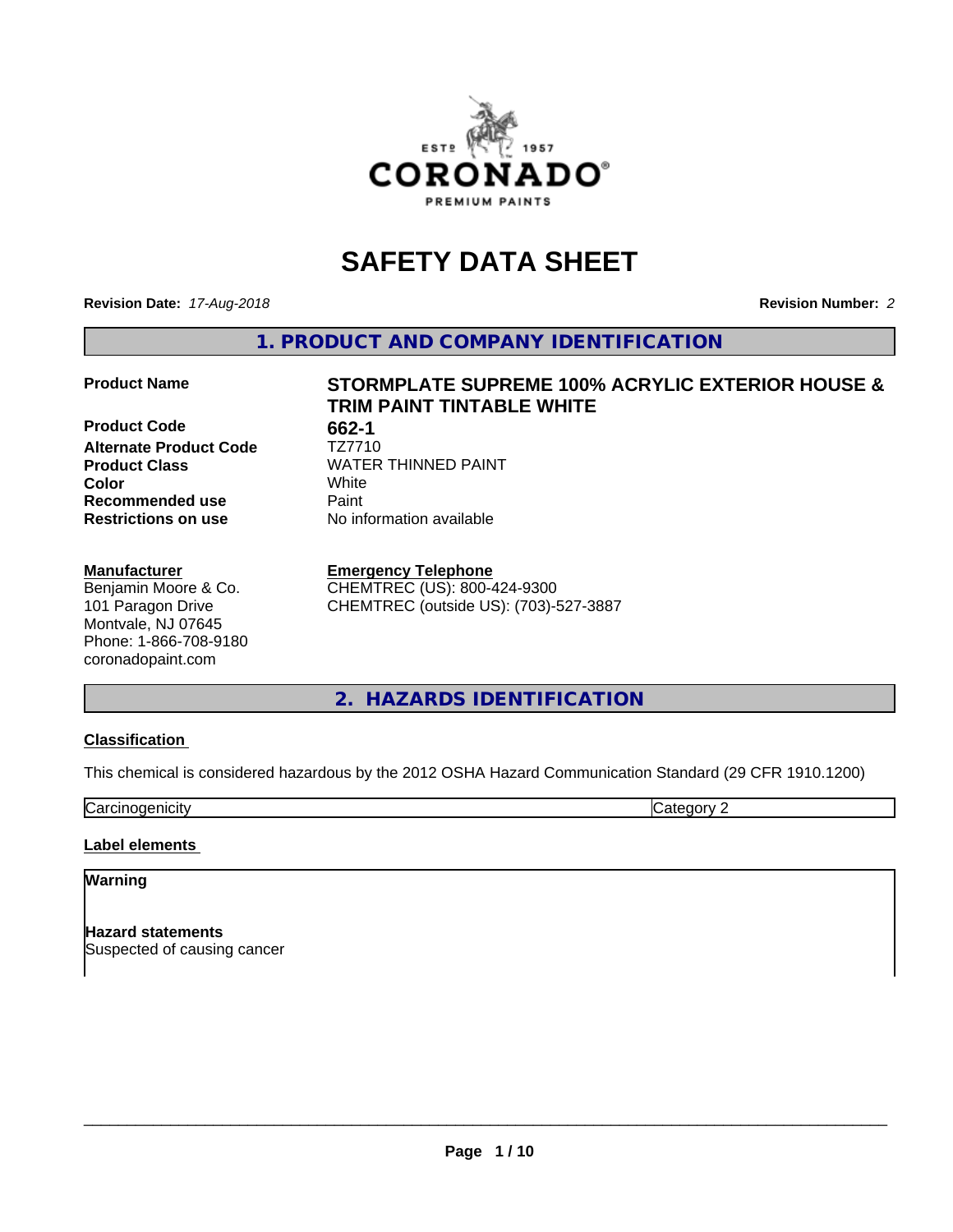

**Appearance** liquid **Odor in the original of the original of the original of the original of the original of the original of the original of the original of the original of the original of the original of the original of t** 

### **Precautionary Statements - Prevention**

Obtain special instructions before use Do not handle until all safety precautions have been read and understood Use personal protective equipment as required

#### **Precautionary Statements - Response**

IF exposed or concerned: Get medical advice/attention

### **Precautionary Statements - Storage**

Store locked up

#### **Precautionary Statements - Disposal**

Dispose of contents/container to an approved waste disposal plant

#### **Hazards not otherwise classified (HNOC)**

Not applicable

#### **Other information**

No information available

# **3. COMPOSITION INFORMATION ON COMPONENTS**

| <b>Chemical name</b>                       | CAS No.       | Weight-% |
|--------------------------------------------|---------------|----------|
| Titanium dioxide                           | 13463-67-7    | 25       |
| Propylene glycol                           | $57 - 55 - 6$ |          |
| Zinc oxide                                 | 1314-13-2     |          |
| Silica, amorphous                          | 7631-86-9     |          |
| Sodium C14-C16 olefin sulfonate            | 68439-57-6    | 0.5      |
| 2-Amino-2-methly-1-propanol                | 124-68-5      | 0.5      |
| Urea, N-(3,4-dichlorophenyl)-N,N-dimethyl- | 330-54-1      | 0.5      |

# **4. FIRST AID MEASURES**

| <b>General Advice</b> | No hazards which require special first aid measures.                                                     |
|-----------------------|----------------------------------------------------------------------------------------------------------|
| <b>Eye Contact</b>    | Rinse thoroughly with plenty of water for at least 15 minutes and consult a<br>physician.                |
| <b>Skin Contact</b>   | Wash off immediately with soap and plenty of water while removing all<br>contaminated clothes and shoes. |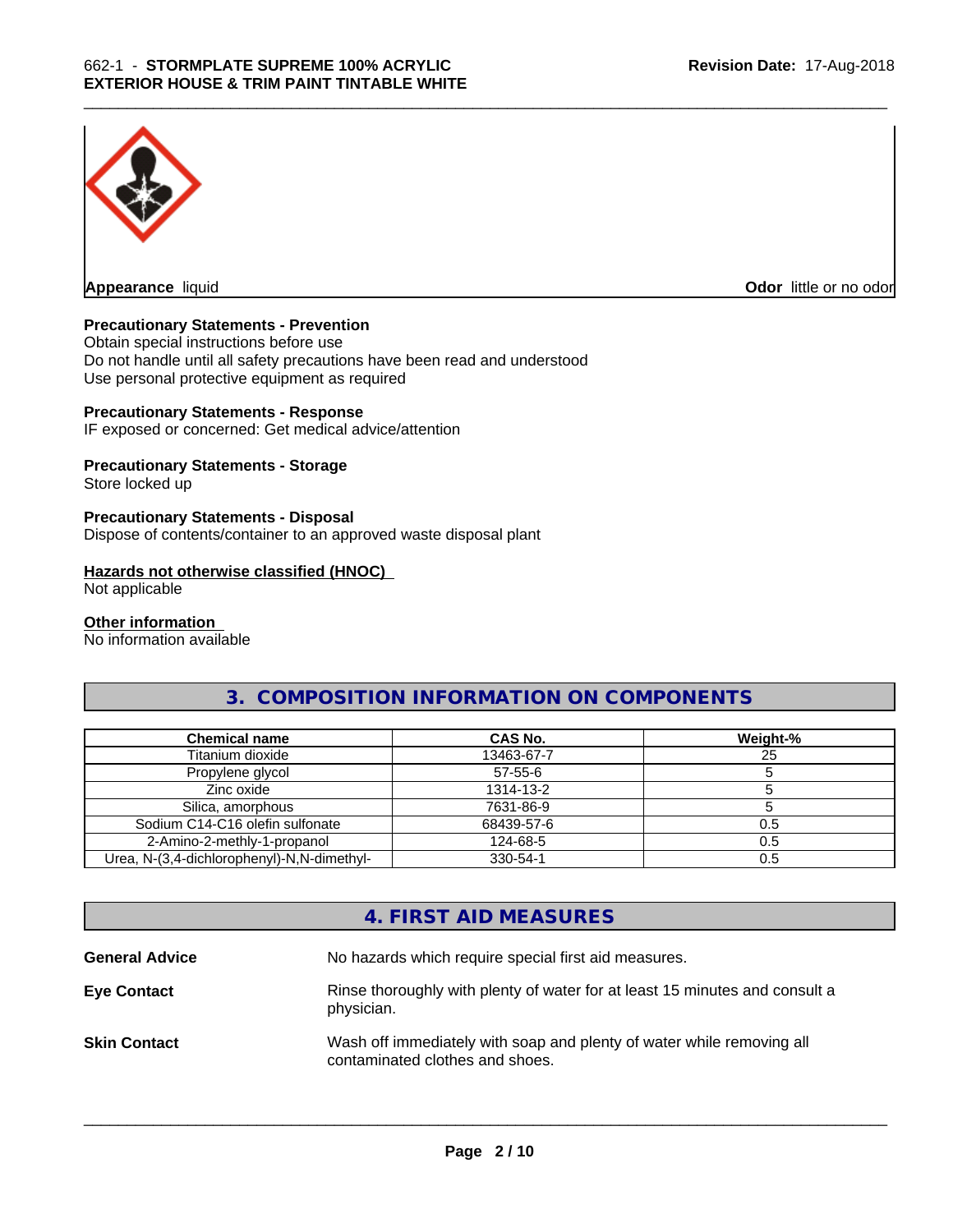| <b>Inhalation</b>                                | Move to fresh air. If symptoms persist, call a physician.                                         |
|--------------------------------------------------|---------------------------------------------------------------------------------------------------|
| Ingestion                                        | Clean mouth with water and afterwards drink plenty of water. Consult a physician<br>if necessary. |
| <b>Most Important</b><br><b>Symptoms/Effects</b> | None known.                                                                                       |
| <b>Notes To Physician</b>                        | Treat symptomatically.                                                                            |

**5. FIRE-FIGHTING MEASURES**

| <b>Suitable Extinguishing Media</b>                                              | Use extinguishing measures that are appropriate to local<br>circumstances and the surrounding environment.                                   |
|----------------------------------------------------------------------------------|----------------------------------------------------------------------------------------------------------------------------------------------|
| <b>Protective Equipment And Precautions For</b><br><b>Firefighters</b>           | As in any fire, wear self-contained breathing apparatus<br>pressure-demand, MSHA/NIOSH (approved or equivalent)<br>and full protective gear. |
| <b>Specific Hazards Arising From The Chemical</b>                                | Closed containers may rupture if exposed to fire or<br>extreme heat.                                                                         |
| <b>Sensitivity To Mechanical Impact</b>                                          | No                                                                                                                                           |
| <b>Sensitivity To Static Discharge</b>                                           | No                                                                                                                                           |
| <b>Flash Point Data</b><br>Flash Point (°F)<br>Flash Point (°C)<br><b>Method</b> | Not applicable<br>Not applicable<br>Not applicable                                                                                           |
| <b>Flammability Limits In Air</b>                                                |                                                                                                                                              |
| Lower flammability limit:<br><b>Upper flammability limit:</b>                    | Not applicable<br>Not applicable                                                                                                             |
| <b>NFPA</b><br>Health: 1<br>Flammability: 0                                      | <b>Instability: 0</b><br><b>Special: Not Applicable</b>                                                                                      |
|                                                                                  |                                                                                                                                              |

### **NFPA Legend**

- 0 Not Hazardous
- 1 Slightly
- 2 Moderate
- 3 High
- 4 Severe

*The ratings assigned are only suggested ratings, the contractor/employer has ultimate responsibilities for NFPA ratings where this system is used.*

*Additional information regarding the NFPA rating system is available from the National Fire Protection Agency (NFPA) at www.nfpa.org.*

# **6. ACCIDENTAL RELEASE MEASURES**

**Personal Precautions** Avoid contact with skin, eyes and clothing. Ensure adequate ventilation.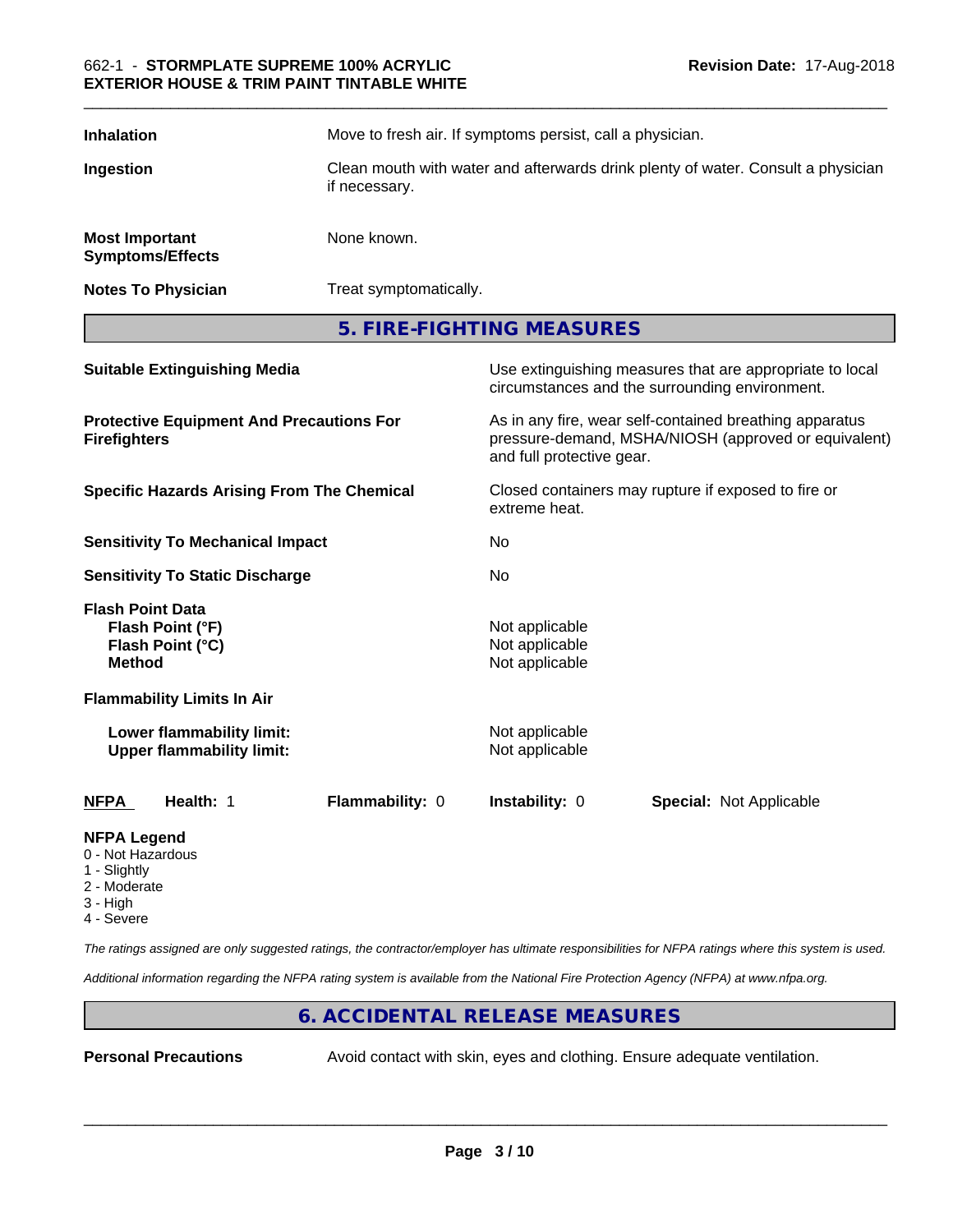| <b>Other Information</b>         | Prevent further leakage or spillage if safe to do so.                                                                                                                            |  |
|----------------------------------|----------------------------------------------------------------------------------------------------------------------------------------------------------------------------------|--|
| <b>Environmental precautions</b> | See Section 12 for additional Ecological Information.                                                                                                                            |  |
| <b>Methods for Cleaning Up</b>   | Soak up with inert absorbent material. Sweep up and shovel into suitable<br>containers for disposal.                                                                             |  |
|                                  | 7. HANDLING AND STORAGE                                                                                                                                                          |  |
| <b>Handling</b>                  | Avoid contact with skin, eyes and clothing. Avoid breathing vapors, spray mists or<br>sanding dust. In case of insufficient ventilation, wear suitable respiratory<br>equipment. |  |
| <b>Storage</b>                   | Keep container tightly closed. Keep out of the reach of children.                                                                                                                |  |
| <b>Incompatible Materials</b>    | No information available                                                                                                                                                         |  |
|                                  |                                                                                                                                                                                  |  |

# **8. EXPOSURE CONTROLS/PERSONAL PROTECTION**

### **Exposure Limits**

| <b>Chemical name</b>                       | <b>ACGIH TLV</b>          | <b>OSHA PEL</b>           |
|--------------------------------------------|---------------------------|---------------------------|
| Titanium dioxide                           | 10 mg/m $3$ - TWA         | 15 mg/m $3$ - TWA         |
| Zinc oxide                                 | 2 mg/m <sup>3</sup> - TWA | 5 mg/m <sup>3</sup> - TWA |
|                                            | 10 mg/m $3$ - STEL        | $15 \text{ mg/m}^3$ - TWA |
| Silica, amorphous                          | N/E                       | 20 mppcf - TWA            |
| Urea, N-(3,4-dichlorophenyl)-N,N-dimethyl- | 10 mg/m $3$ - TWA         | N/E                       |

#### **Legend**

ACGIH - American Conference of Governmental Industrial Hygienists Exposure Limits OSHA - Occupational Safety & Health Administration Exposure Limits N/E - Not Established

**Engineering Measures** Ensure adequate ventilation, especially in confined areas.

#### **Personal Protective Equipment**

| <b>Eye/Face Protection</b>    | Safety glasses with side-shields.                                                                                                   |
|-------------------------------|-------------------------------------------------------------------------------------------------------------------------------------|
| <b>Skin Protection</b>        | Protective gloves and impervious clothing.                                                                                          |
| <b>Respiratory Protection</b> | In case of insufficient ventilation wear suitable respiratory equipment.                                                            |
| <b>Hygiene Measures</b>       | Avoid contact with skin, eyes and clothing. Remove and wash contaminated<br>clothing before re-use. Wash thoroughly after handling. |

# **9. PHYSICAL AND CHEMICAL PROPERTIES**

**Appearance** liquid **Odor** little or no odor **Density (Ibs/gal)** 10.85 - 10.95<br> **Specific Gravity** 1.30 - 1.32 **Specific Gravity** 

**Odor Threshold**<br> **Density (Ibs/gal)**<br> **Density (Ibs/gal)**<br> **No information available**<br>
10.85 - 10.95 **pH** No information available **Viscosity (cps)** No information available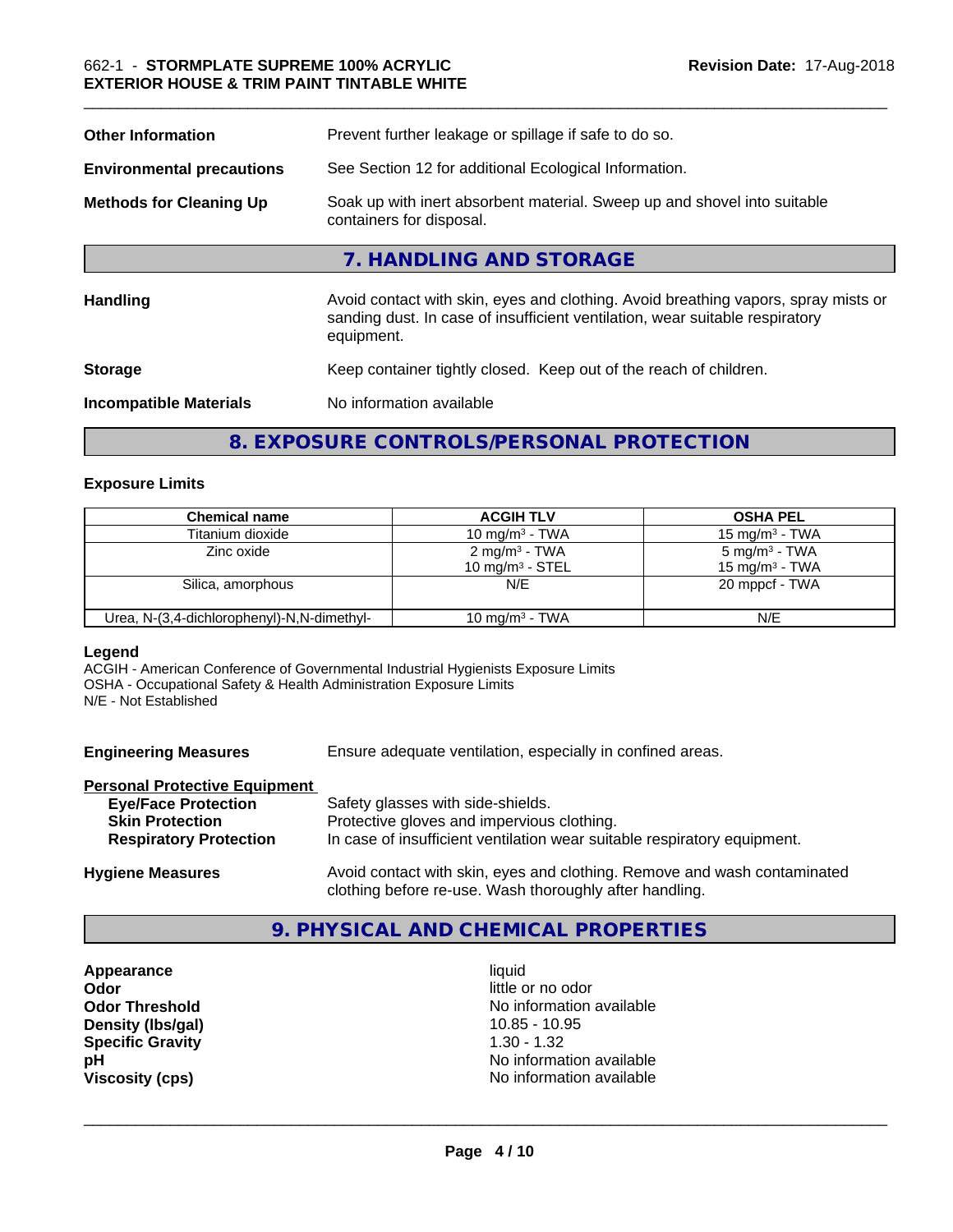**Solubility(ies)** No information available **Evaporation Rate Evaporation Rate No information available Vapor pressure @20 °C (kPa)** No information available **Vapor density No information available No information available Wt. % Solids** 50 - 60 **Vol. % Solids** 35 - 45 Wt. % Volatiles **Vol. % Volatiles** 55 - 65 **VOC Regulatory Limit (g/L)** < 100 **Boiling Point (°F)** 212 **Boiling Point (°C)** 100 **Freezing Point (°F)** 32 **Freezing Point (°C)** 0 **Flash Point (°F)** Not applicable **Flash Point (°C)** Not applicable **Method** Not applicable **Flammability (solid, gas)** Not applicable **Upper flammability limit:**<br> **Lower flammability limit:**<br>
Not applicable<br>
Not applicable **Lower flammability limit: Autoignition Temperature (°F)** No information available **Autoignition Temperature (°C)** No information available **Decomposition Temperature (°F)** No information available **Decomposition Temperature (°C)** No information available **Partition coefficient CONSTRANSISTS No information available** 

**No information available** 

\_\_\_\_\_\_\_\_\_\_\_\_\_\_\_\_\_\_\_\_\_\_\_\_\_\_\_\_\_\_\_\_\_\_\_\_\_\_\_\_\_\_\_\_\_\_\_\_\_\_\_\_\_\_\_\_\_\_\_\_\_\_\_\_\_\_\_\_\_\_\_\_\_\_\_\_\_\_\_\_\_\_\_\_\_\_\_\_\_\_\_\_\_

# **10. STABILITY AND REACTIVITY**

| <b>Reactivity</b>                       | Not Applicable                           |
|-----------------------------------------|------------------------------------------|
| <b>Chemical Stability</b>               | Stable under normal conditions.          |
| <b>Conditions to avoid</b>              | Prevent from freezing.                   |
| <b>Incompatible Materials</b>           | No materials to be especially mentioned. |
| <b>Hazardous Decomposition Products</b> | None under normal use.                   |
| Possibility of hazardous reactions      | None under normal conditions of use.     |

# **11. TOXICOLOGICAL INFORMATION**

# **Product Information**

# **Information on likely routes of exposure**

**Principal Routes of Exposure** Eye contact, skin contact and inhalation.

**Acute Toxicity** 

**Product Information** No information available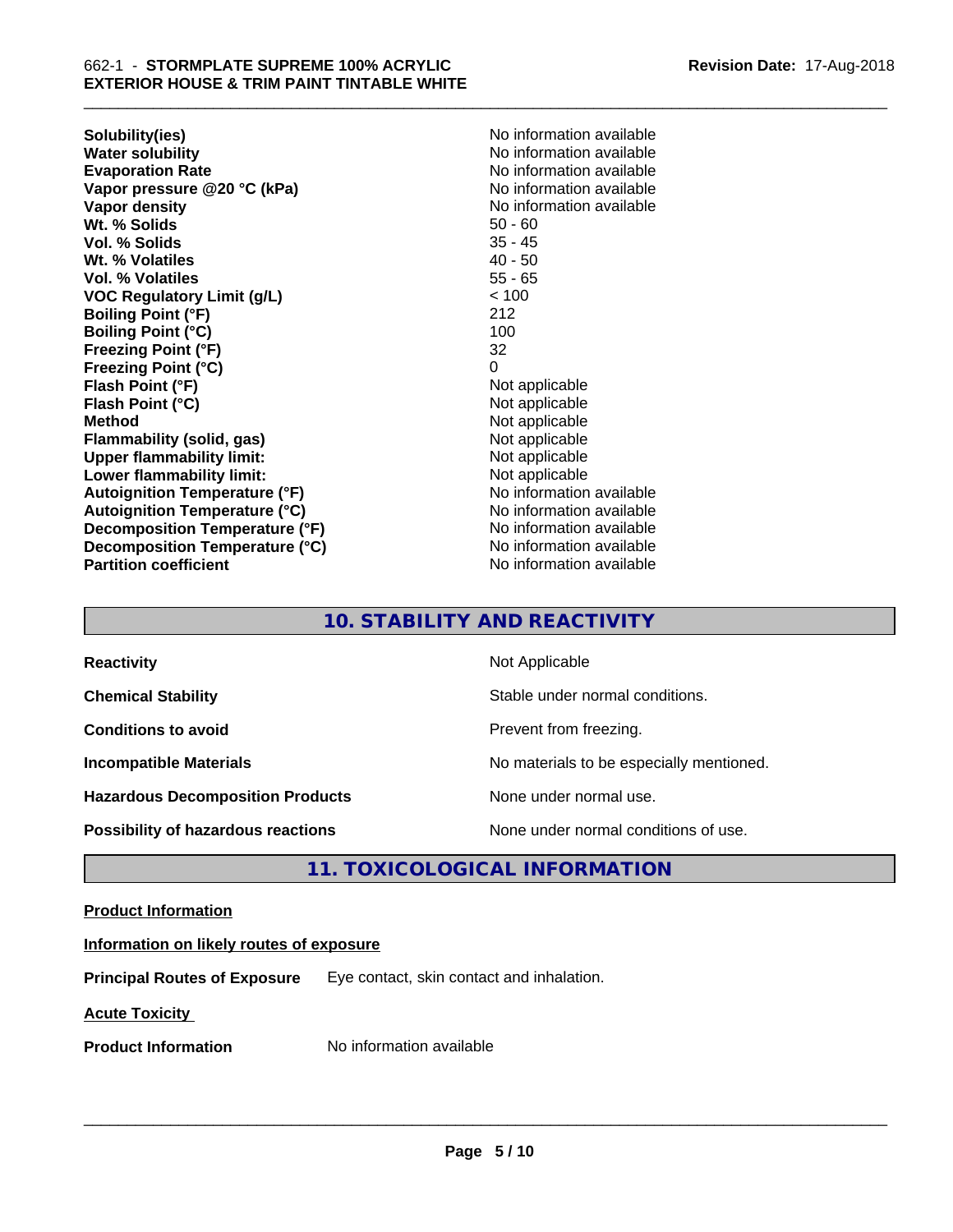#### **Symptoms related to the physical, chemical and toxicological characteristics**

| <b>Symptoms</b>                 | No information available                                                                                        |
|---------------------------------|-----------------------------------------------------------------------------------------------------------------|
|                                 | Delayed and immediate effects as well as chronic effects from short and long-term exposure                      |
| Eye contact                     | May cause slight irritation.                                                                                    |
| <b>Skin contact</b>             | Substance may cause slight skin irritation. Prolonged or repeated contact may dry<br>skin and cause irritation. |
| <b>Inhalation</b>               | May cause irritation of respiratory tract.                                                                      |
| Ingestion                       | Ingestion may cause gastrointestinal irritation, nausea, vomiting and diarrhea.                                 |
| <b>Sensitization</b>            | No information available                                                                                        |
| <b>Neurological Effects</b>     | No information available.                                                                                       |
| <b>Mutagenic Effects</b>        | No information available.                                                                                       |
| <b>Reproductive Effects</b>     | No information available.                                                                                       |
| <b>Developmental Effects</b>    | No information available.                                                                                       |
| <b>Target organ effects</b>     | No information available.                                                                                       |
| <b>STOT - single exposure</b>   | No information available.                                                                                       |
| <b>STOT - repeated exposure</b> | No information available.                                                                                       |
| Other adverse effects           | No information available.                                                                                       |
| <b>Aspiration Hazard</b>        | No information available                                                                                        |

#### **Numerical measures of toxicity**

#### **The following values are calculated based on chapter 3.1 of the GHS document**

| ATEmix (oral)          | 37646 mg/kg |
|------------------------|-------------|
| <b>ATEmix (dermal)</b> | 159776      |

#### **Component Information**

Titanium dioxide LD50 Oral: > 10000 mg/kg (Rat) Propylene glycol LD50 Oral: 20000 mg/kg (Rat) LD50 Dermal: 20800 mg/kg (Rabbit) Zinc oxide LD50 Oral: 5000 mg/kg (Rat) LC50 Inhalation (Dust):  $> 5700$  mg/m<sup>3</sup> (Rat, 4 hr.) Silica, amorphous LD50 Oral: > 5000 mg/kg (Rat) LD50 Dermal: 2,000 mg/kg (Rabbit) LC50 Inhalation (Dust): > 2 mg/L Urea, N-(3,4-dichlorophenyl)-N,N-dimethyl- LD50 Oral: 1017 mg/kg (Rat) LD50 Dermal: > 5000 mg/kg (Rat)

#### **Carcinogenicity**

*The information below indicateswhether each agency has listed any ingredient as a carcinogen:.*

| <b>Chemical name</b>              | <b>IARC</b>               | <b>NTP</b> | <b>OSHA</b> |
|-----------------------------------|---------------------------|------------|-------------|
|                                   | .<br>2B<br>Possible Human |            | Listed      |
| .<br>ı dioxide<br><b>Titanium</b> | Carcinogen                |            |             |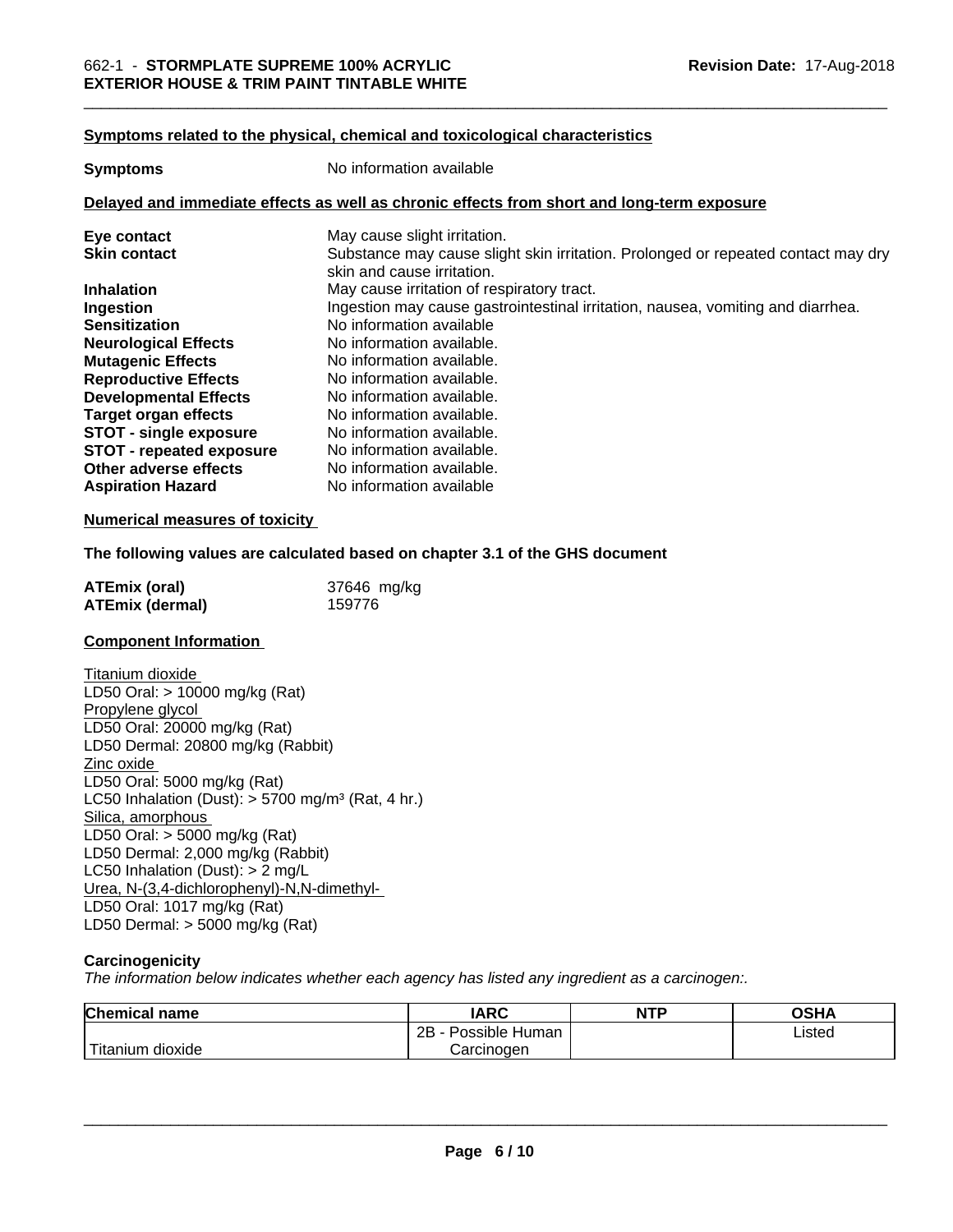• Although IARC has classified titanium dioxide as possibly carcinogenic to humans (2B), their summary concludes: "No significant exposure to titanium dioxide is thought to occur during the use of products in which titanium dioxide is bound to other materials, such as paint."

#### **Legend**

IARC - International Agency for Research on Cancer NTP - National Toxicity Program OSHA - Occupational Safety & Health Administration

**12. ECOLOGICAL INFORMATION**

# **Ecotoxicity Effects**

The environmental impact of this product has not been fully investigated.

# **Product Information**

#### **Acute Toxicity to Fish**

No information available

### **Acute Toxicity to Aquatic Invertebrates**

No information available

#### **Acute Toxicity to Aquatic Plants**

No information available

#### **Persistence / Degradability**

No information available.

#### **Bioaccumulation**

There is no data for this product.

#### **Mobility in Environmental Media**

No information available.

#### **Ozone**

No information available

# **Component Information**

#### **Acute Toxicity to Fish**

Titanium dioxide  $LC50:$  > 1000 mg/L (Fathead Minnow - 96 hr.) Propylene glycol LC50: 710 mg/L (Fathead Minnow - 96 hr.) Urea, N-(3,4-dichlorophenyl)-N,N-dimethyl- LC50: 3.5 mg/L (Rainbow Trout - 96 hr.)

# **Acute Toxicity to Aquatic Invertebrates**

Propylene glycol EC50: > 10000 mg/L (Daphnia magna - 24 hr.)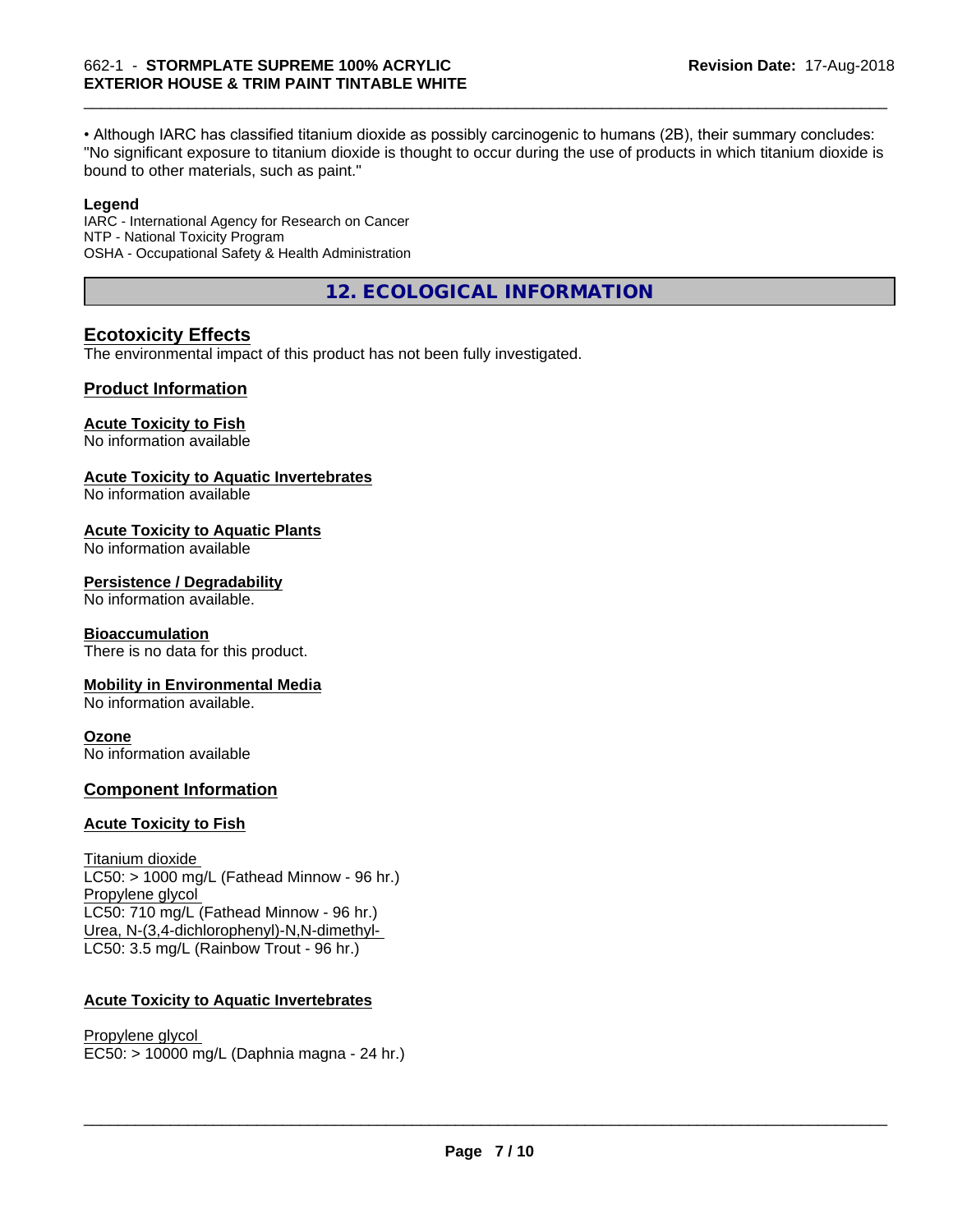#### **Acute Toxicity to Aquatic Plants**

No information available

|                              | 13. DISPOSAL CONSIDERATIONS                                                                                                                                                                                               |
|------------------------------|---------------------------------------------------------------------------------------------------------------------------------------------------------------------------------------------------------------------------|
| <b>Waste Disposal Method</b> | Dispose of in accordance with federal, state, and local regulations. Local<br>requirements may vary, consult your sanitation department or state-designated<br>environmental protection agency for more disposal options. |
|                              | 14. TRANSPORT INFORMATION                                                                                                                                                                                                 |
| <b>DOT</b>                   | Not regulated                                                                                                                                                                                                             |
| <b>ICAO/IATA</b>             | Not regulated                                                                                                                                                                                                             |
| <b>IMDG/IMO</b>              | Not regulated                                                                                                                                                                                                             |
|                              | <b>15. REGULATORY INFORMATION</b>                                                                                                                                                                                         |

# **International Inventories**

| <b>TSCA: United States</b> | Yes - All components are listed or exempt. |
|----------------------------|--------------------------------------------|
| <b>DSL: Canada</b>         | Yes - All components are listed or exempt. |

# **Federal Regulations**

### **SARA 311/312 hazardous categorization**

| Acute health hazard               | Nο  |
|-----------------------------------|-----|
| Chronic Health Hazard             | Yes |
| Fire hazard                       | Nο  |
| Sudden release of pressure hazard | Nο  |
| Reactive Hazard                   | N٥  |

#### **SARA 313**

Section 313 of Title III of the Superfund Amendments and Reauthorization Act of 1986 (SARA). This product contains a chemical or chemicals which are subject to the reporting requirements of the Act and Title 40 of the Code of Federal Regulations, Part 372:

| <b>Chemical name</b> | CAS No.   | Weight-% | <b>CERCLA/SARA 313</b>     |
|----------------------|-----------|----------|----------------------------|
| Zinc oxide           | 1314-13-2 |          | (de minimis concentration) |

# **Clean Air Act,Section 112 Hazardous Air Pollutants (HAPs) (see 40 CFR 61)**

This product contains the following HAPs:

*None*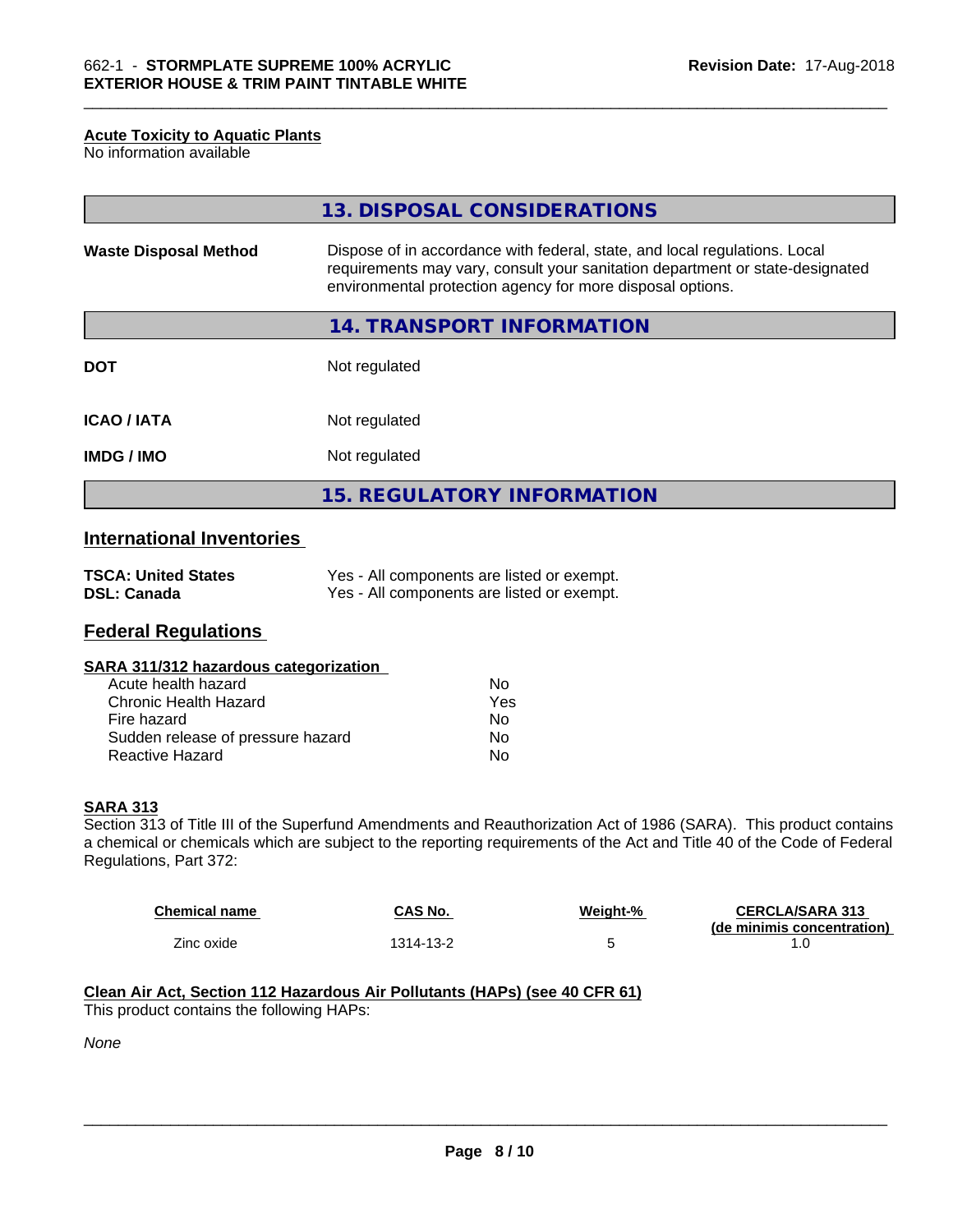# **US State Regulations**

#### **California Proposition 65**

**A** WARNING: Cancer and Reproductive Harm– www.P65warnings.ca.gov

#### **State Right-to-Know**

| <b>Chemical name</b>                 | <b>Massachusetts</b> | <b>New Jersey</b> | Pennsylvania |
|--------------------------------------|----------------------|-------------------|--------------|
| Titanium dioxide                     |                      |                   |              |
| Zinc oxide                           |                      |                   |              |
| Silica, amorphous                    |                      |                   |              |
| Urea,                                |                      |                   |              |
| N-(3,4-dichlorophenyl)-N,N-dimethyl- |                      |                   |              |

#### **Legend**

X - Listed

**16. OTHER INFORMATION**

**HMIS** - **Health:** 1\* **Flammability:** 0 **Reactivity:** 0 **PPE:** -

#### **HMIS Legend**

- 0 Minimal Hazard
- 1 Slight Hazard
- 2 Moderate Hazard
- 3 Serious Hazard
- 4 Severe Hazard
- \* Chronic Hazard

X - Consult your supervisor or S.O.P. for "Special" handling instructions.

*Note: The PPE rating has intentionally been left blank. Choose appropriate PPE that will protect employees from the hazards the material will present under the actual normal conditions of use.*

*Caution: HMISÒ ratings are based on a 0-4 rating scale, with 0 representing minimal hazards or risks, and 4 representing significant hazards or risks. Although HMISÒ ratings are not required on MSDSs under 29 CFR 1910.1200, the preparer, has chosen to provide them. HMISÒ ratings are to be used only in conjunction with a fully implemented HMISÒ program by workers who have received appropriate HMISÒ training. HMISÒ is a registered trade and service mark of the NPCA. HMISÒ materials may be purchased exclusively from J. J. Keller (800) 327-6868.*

 **WARNING!** If you scrape, sand, or remove old paint, you may release lead dust. LEAD IS TOXIC. EXPOSURE TO LEAD DUST CAN CAUSE SERIOUS ILLNESS, SUCH AS BRAIN DAMAGE, ESPECIALLY IN CHILDREN. PREGNANT WOMEN SHOULD ALSO AVOID EXPOSURE.Wear a NIOSH approved respirator to control lead exposure. Clean up carefully with a HEPA vacuum and a wet mop. Before you start, find out how to protect yourself and your family by contacting the National Lead Information Hotline at 1-800-424-LEAD or log on to www.epa.gov/lead.

**Prepared By** Product Stewardship Department Benjamin Moore & Co. 101 Paragon Drive Montvale, NJ 07645 800-225-5554